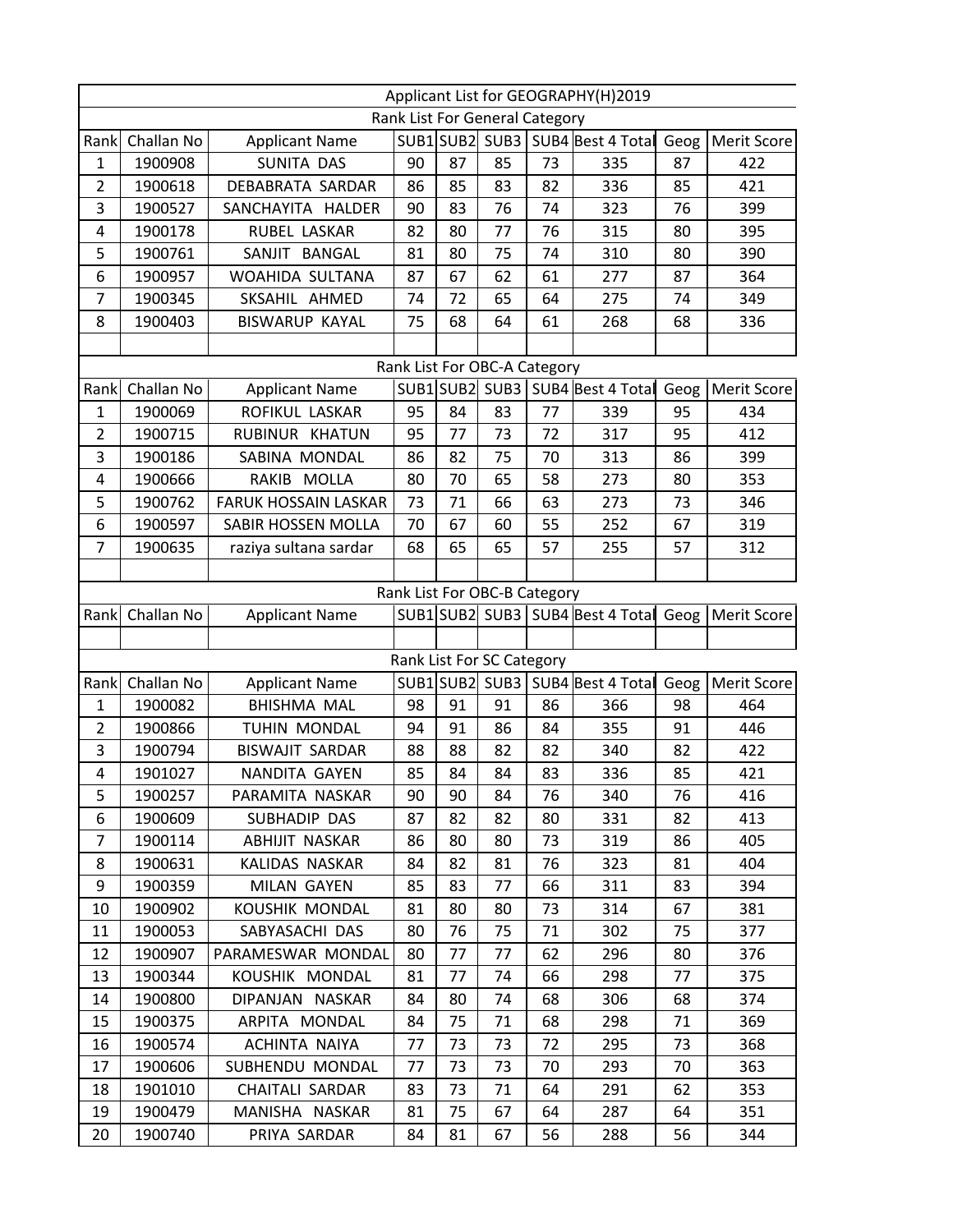| 21 | 1900351                  | ARPITA SARDAR         | 75 | 70 | 66 | 65 | 276 | 66 | 342                                                   |
|----|--------------------------|-----------------------|----|----|----|----|-----|----|-------------------------------------------------------|
| 22 | 1900143                  | <b>DEBU HALDER</b>    | 71 | 70 | 64 | 64 | 269 | 64 | 333                                                   |
| 23 | 1900454                  | ACHYUTANANDA MONDAI   | 70 | 65 | 62 | 61 | 258 | 65 | 323                                                   |
| 24 | 1900819                  | SAYANTIKA NASKAR      | 74 | 58 | 52 | 45 | 229 | 58 | 287                                                   |
|    | s Physically Challenged. |                       |    |    |    |    |     |    |                                                       |
|    |                          |                       |    |    |    |    |     |    |                                                       |
|    | For ST Category          |                       |    |    |    |    |     |    |                                                       |
|    | Rank Challan No          | <b>Applicant Name</b> |    |    |    |    |     |    | SUB1 SUB2 SUB3   SUB4 Best 4 Total Geog   Merit Score |
|    | s Physically Challenged. |                       |    |    |    |    |     |    |                                                       |